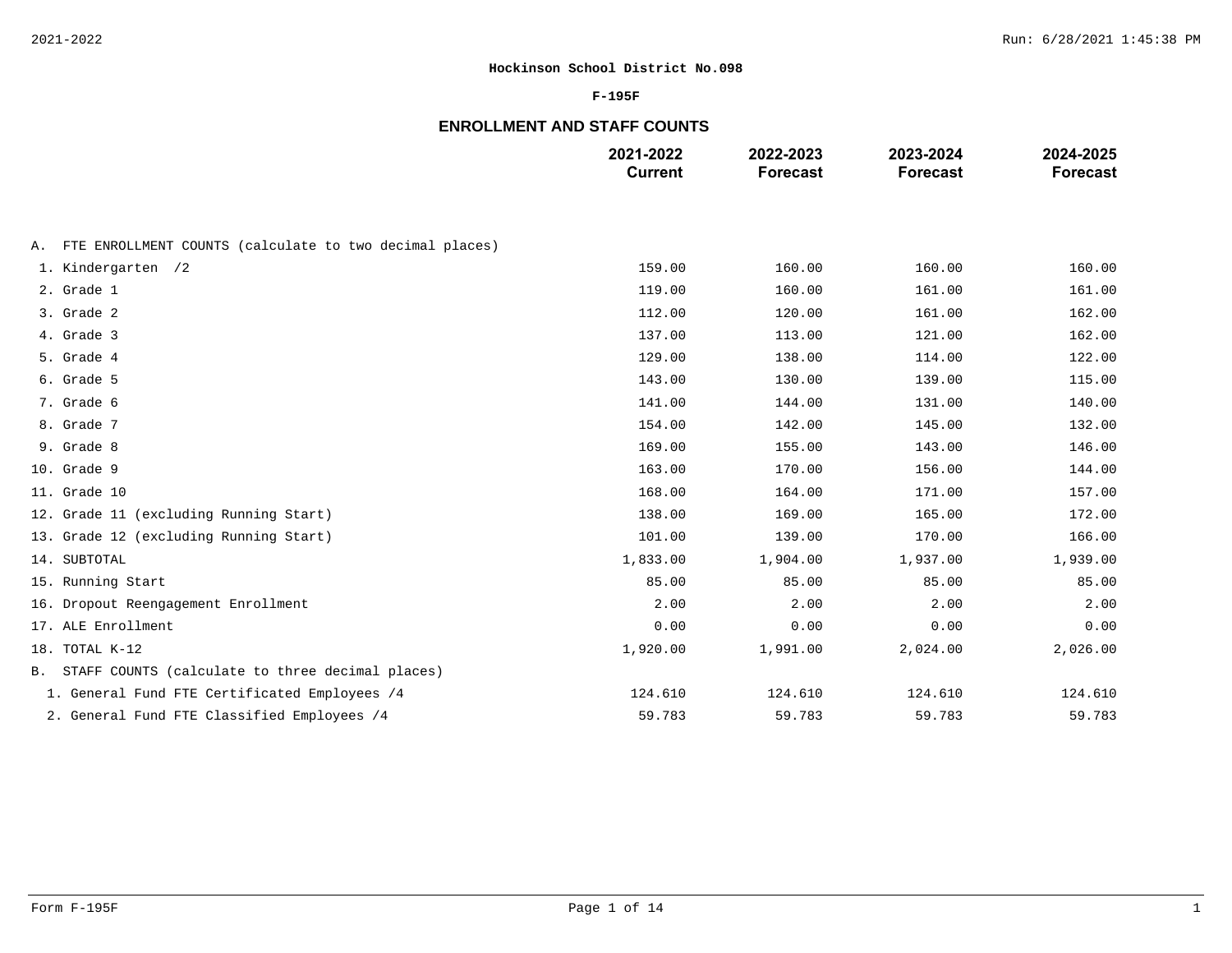### **F-195F**

# **SUMMARY OF GENERAL FUND BUDGET**

|                                                                                                                  | 2021-2022<br><b>Current</b> | 2022-2023<br><b>Forecast</b> | 2023-2024<br><b>Forecast</b> | 2024-2025<br><b>Forecast</b> |
|------------------------------------------------------------------------------------------------------------------|-----------------------------|------------------------------|------------------------------|------------------------------|
|                                                                                                                  |                             |                              |                              |                              |
| REVENUES AND OTHER FINANCING SOURCES                                                                             |                             |                              |                              |                              |
| 1000   Local Taxes                                                                                               | 2,918,925                   | 3,174,220                    | 3, 317, 431                  | 3,467,802                    |
| 2000<br>Local Nontax Support                                                                                     | 515,600                     | 525,000                      | 550,000                      | 575,000                      |
| 3000<br>State, General Purpose                                                                                   | 17,692,975                  | 18,374,974                   | 19,081,382                   | 19,527,130                   |
| 4000<br>State, Special Purpose                                                                                   | 4,187,660                   | 4,230,374                    | 4, 273, 523                  | 4,317,113                    |
| 5000<br>Federal, General Purpose                                                                                 | 60,000                      | 0                            | $\Omega$                     | $\Omega$                     |
| Federal, Special Purpose<br>6000                                                                                 | 2,157,595                   | 1,430,034                    | 1,444,620                    | 1,459,335                    |
| Revenues from Other School Districts<br>7000                                                                     | $\Omega$                    | 0                            | $\Omega$                     |                              |
| Revenues from Other Entities<br>8000                                                                             | $\Omega$                    | $\Omega$                     |                              |                              |
| 9000<br>Other Financing Sources                                                                                  |                             | $\Omega$                     |                              |                              |
| TOTAL REVENUES AND OTHER FINANCING SOURCES<br>Α.                                                                 | 27,532,755                  | 27,734,602                   | 28,666,956                   | 29, 346, 380                 |
| <b>EXPENDITURES</b>                                                                                              |                             |                              |                              |                              |
| Regular Instruction<br>00                                                                                        | 15,636,168                  | 15,795,656                   | 16, 119, 531                 | 16,283,950                   |
| Federal Special Purpose Funding<br>10                                                                            | 707,947                     | 193,947                      | 195,925                      | 197,923                      |
| Special Education Instruction<br>20                                                                              | 3,302,458                   | 3,336,143                    | 3,404,546                    | 3,439,273                    |
| Vocational Education Instruction<br>30                                                                           | 538,064                     | 543,552                      | 554,696                      | 560,354                      |
| Skill Center Instruction<br>40                                                                                   | $\Omega$                    | $\mathbf 0$                  | $\Omega$                     | $\Omega$                     |
| 50 and 60   Compensatory Education Instruction                                                                   | 1,447,244                   | 1,462,005                    | 1,491,982                    | 1,507,200                    |
| Other Instructional Programs<br>70                                                                               | 50,506                      | 51,021                       | 51,541                       | 52,067                       |
| Community Services<br>80                                                                                         | 216,001                     | 218,024                      | 220,049                      | 222,678                      |
| Support Services<br>90                                                                                           | 6,108,614                   | 6,052,224                    | 6,297,450                    | 6,361,684                    |
| TOTAL EXPENDITURES<br>Β.                                                                                         | 28,007,002                  | 27,652,572                   | 28, 335, 720                 | 28,625,129                   |
| OTHER FINANCING USES--TRANSFERS OUT (G.L.536) 1/<br>С.                                                           | $\Omega$                    | 0                            | $\Omega$                     | ∩                            |
| OTHER FINANCING USES (G.L.535) 2/<br>D.                                                                          | $\Omega$                    | $\Omega$                     |                              | $\Omega$                     |
| EXCESS OF REVENUES/OTHER FINANCING SOURCES OVER (UNDER)<br>Ε.<br>EXPENDITURES AND OTHER FINANCING USES (A-B-C-D) | $-474, 247$                 | 82,030                       | 331,236                      | 721,251                      |
| BEGINNING FUND BALANCE                                                                                           |                             |                              |                              |                              |
| G.L.810 Restricted for Other Items                                                                               | $\mathbf 0$                 | 0                            | $\mathbf 0$                  |                              |
| G.L.815 Restricted for Unequalized Deductible Revenue                                                            | 0                           | 0                            | $\mathbf 0$                  | $\mathbf 0$                  |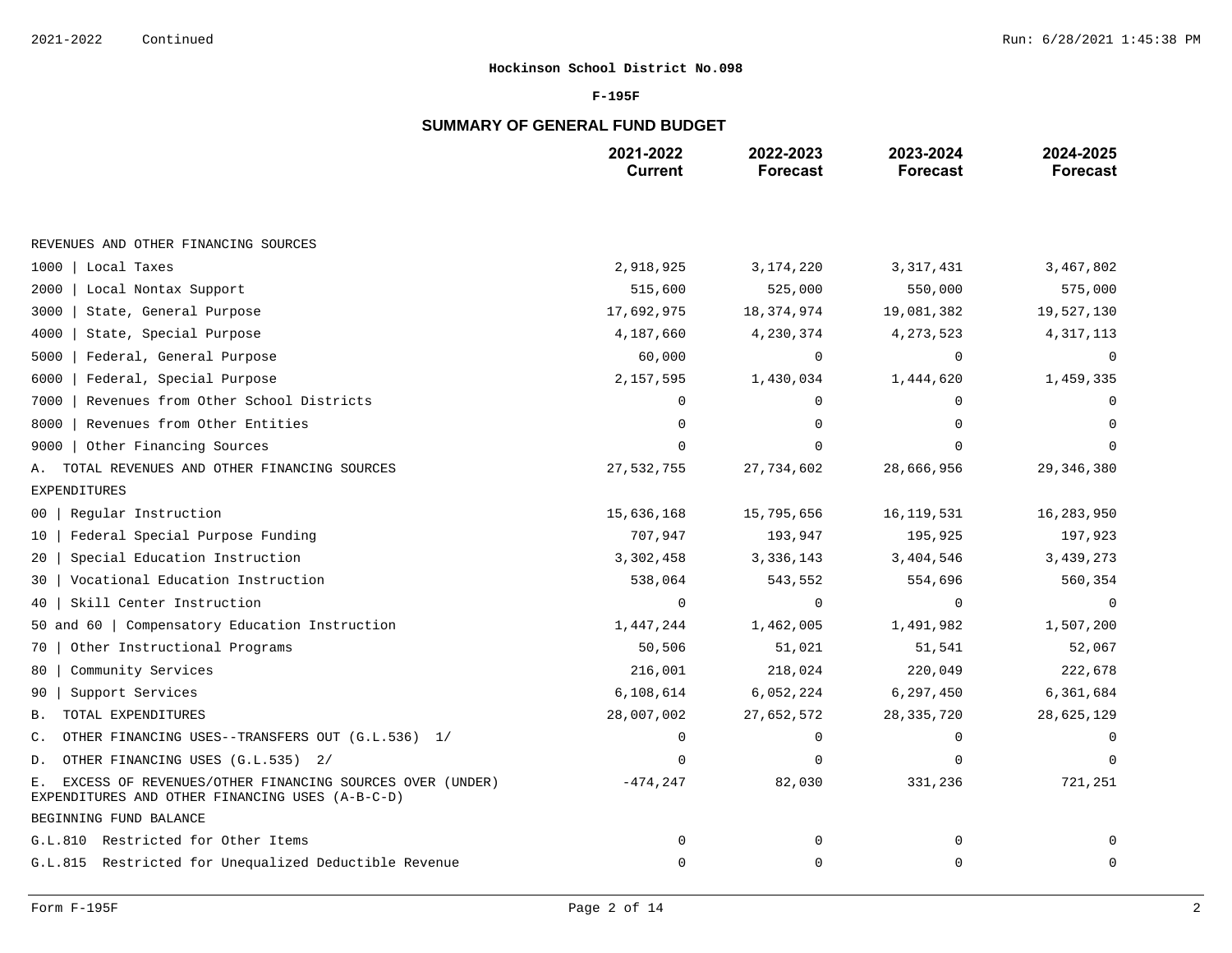#### **F-195F**

# **SUMMARY OF GENERAL FUND BUDGET**

|         |                                                         | 2021-2022<br><b>Current</b> | 2022-2023<br>Forecast | 2023-2024<br><b>Forecast</b> | 2024-2025<br><b>Forecast</b> |
|---------|---------------------------------------------------------|-----------------------------|-----------------------|------------------------------|------------------------------|
|         | G.L.821 Restricted for Carryover of Restricted Revenues | $\mathbf 0$                 | 0                     | $\Omega$                     | $\Omega$                     |
| G.L.825 | Restricted for Skill Center                             | $\Omega$                    | ∩                     |                              |                              |
| G.L.828 | Restricted for Carryover of Food Service Revenue        | $\Omega$                    | $\Omega$              |                              |                              |
| G.L.830 | Restricted for Debt Service                             | $\Omega$                    | $\Omega$              |                              |                              |
| G.L.835 | Restricted for Arbitrage Rebate                         | $\cap$                      | $\Omega$              | $\cap$                       |                              |
| G.L.840 | Nonspendable Fund Balance-Inventory & Prepaid Items     | 225,000                     | 225,000               | 225,000                      | 225,000                      |
| G.L.845 | Restricted for Self-Insurance                           | $\Omega$                    | 0                     | $\Omega$                     | $\Omega$                     |
| G.L.850 | Restricted for Uninsured Risks                          | U                           | ∩                     |                              |                              |
| G.L.870 | Committed to Other Purposes                             | U                           | $\Omega$              |                              |                              |
| G.L.872 | Committed to Economic Stabilization                     |                             | $\Omega$              |                              |                              |
| G.L.875 | Assigned to Contingencies                               | U                           | $\Omega$              |                              |                              |
| G.L.884 | Assigned to Other Capital Projects                      | $\Omega$                    | ∩                     |                              |                              |
| G.L.888 | Assigned to Other Purposes                              | 1,260,045                   | 1,260,045             | 1,260,045                    | 1,260,045                    |
| G.L.890 | Unassigned Fund Balance                                 | $\mathbf 0$                 | $\mathbf 0$           | $\Omega$                     | $\Omega$                     |
| G.L.891 | Unassigned to Minimum Fund Balance Policy               | 2,304,955                   | 1,830,708             | 1,912,738                    | 2, 243, 974                  |
| F.      | TOTAL BEGINNING FUND BALANCE                            | 3,790,000                   | 3, 315, 753           | 3,397,783                    | 3,729,019                    |
|         | ENDING FUND BALANCE                                     |                             |                       |                              |                              |
|         | G.L.810 Restricted for Other Items                      | $\Omega$                    | 0                     | $\Omega$                     |                              |
|         | G.L.815 Restricted for Unequalized Deductible Revenue   | $\Omega$                    | $\Omega$              |                              |                              |
|         | G.L.821 Restricted for Carryover of Restricted Revenues | U                           | $\Omega$              |                              |                              |
| G.L.825 | Restricted for Skill Center                             | U                           | 0                     |                              |                              |
| G.L.828 | Restricted for Carryover of Food Service Revenue        | $\Omega$                    | $\Omega$              |                              |                              |
| G.L.830 | Restricted for Debt Service                             |                             | $\Omega$              |                              |                              |
| G.L.835 | Restricted for Arbitrage Rebate                         |                             | $\Omega$              |                              |                              |
| G.L.840 | Nonspendable Fund Balance-Inventory & Prepaid Items     | 225,000                     | 225,000               | 225,000                      | 225,000                      |
| G.L.845 | Restricted for Self-Insurance                           | $\Omega$                    | 0                     | $\Omega$                     | $\mathbf 0$                  |
| G.L.850 | Restricted for Uninsured Risks                          |                             | $\Omega$              | ∩                            |                              |
| G.L.870 | Committed to Other Purposes                             |                             | 0                     | $\Omega$                     |                              |
| G.L.872 | Committed to Economic Stabilization                     |                             | 0                     | $\Omega$                     |                              |
| G.L.875 | Assigned to Contingencies                               |                             | ∩                     |                              |                              |
|         | G.L.884 Assigned to Other Capital Projects              | U                           | $\Omega$              | n                            | $\cap$                       |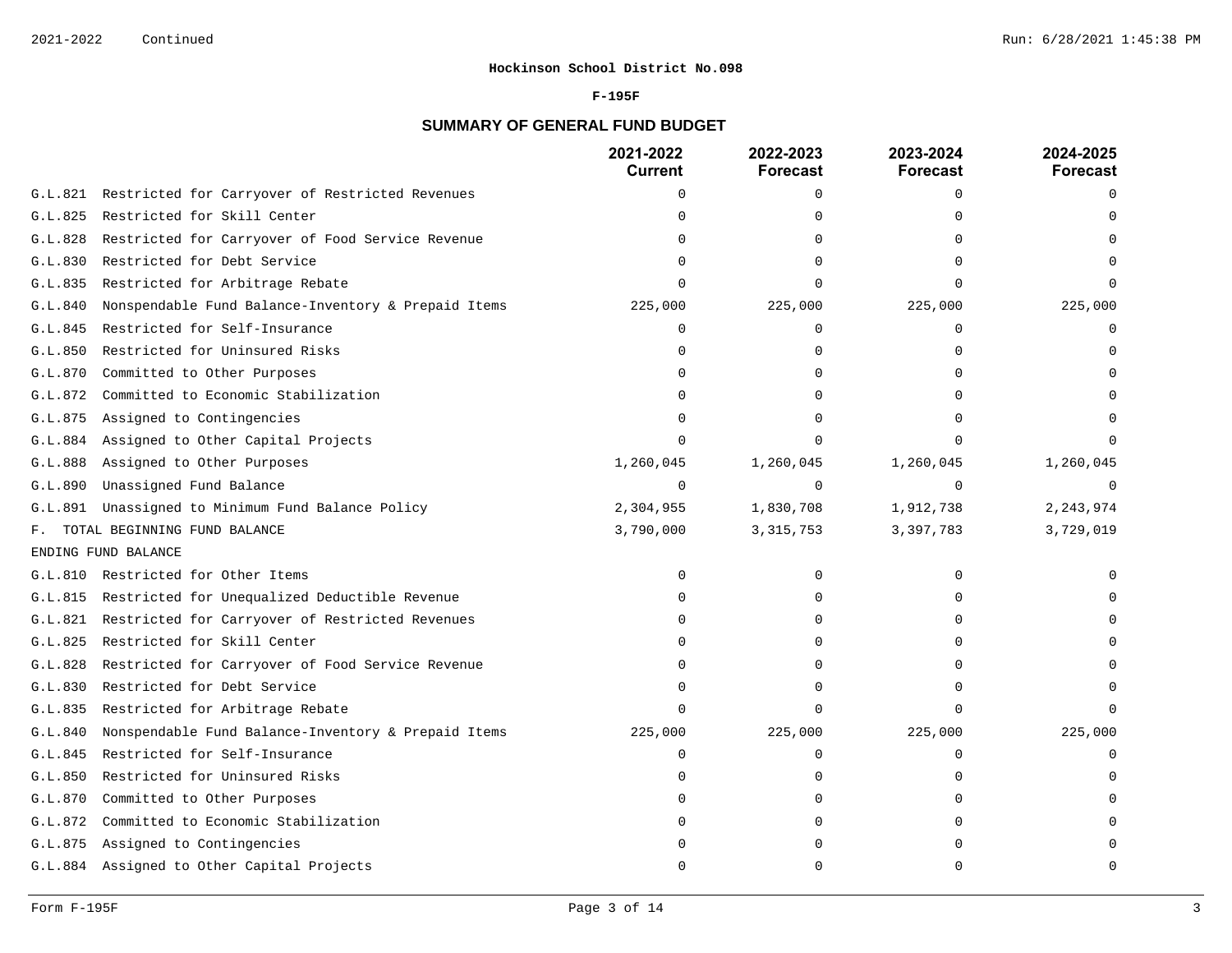#### **F-195F**

# **SUMMARY OF GENERAL FUND BUDGET**

|         |                                                | 2021-2022<br>Current | 2022-2023<br><b>Forecast</b> | 2023-2024<br><b>Forecast</b> | 2024-2025<br>Forecast |
|---------|------------------------------------------------|----------------------|------------------------------|------------------------------|-----------------------|
| G.L.888 | Assigned to Other Purposes                     | 1,056,579            | 1,260,045                    | 1,260,045                    | 1,260,045             |
| G.L.890 | Unassigned Fund Balance                        |                      |                              |                              | $\Omega$              |
| G.L.891 | Unassigned to Minimum Fund Balance Policy      | 2,034,174            | 1,912,738                    | 2,243,974                    | 2,965,225             |
|         | H. TOTAL ENDING FUND BALANCE $(E+F, +OR-G)$ 3/ | 3, 315, 753          | 3,397,783                    | 3,729,019                    | 4,450,270             |

1/ G.L. 536 is an account that is used to summarize actions for other financing uses transfers out.

2/ G.L. 535 is an account that is used to summarize actions for other financing uses such as long-term financing and debt extinguishments. Nonvoted debts may be serviced in the Debt Service Fund (DSF) rather than in the fund that received the debt proceeds. In order to provide the resources to retire the debt, a transfer is used by the General Fund, Capital Projects Fund, or Transportation Vehicle Fund to transfer resources to the DSF. Refer to Page DS3 for detail of estimated outstanding nonvoted bond detail information.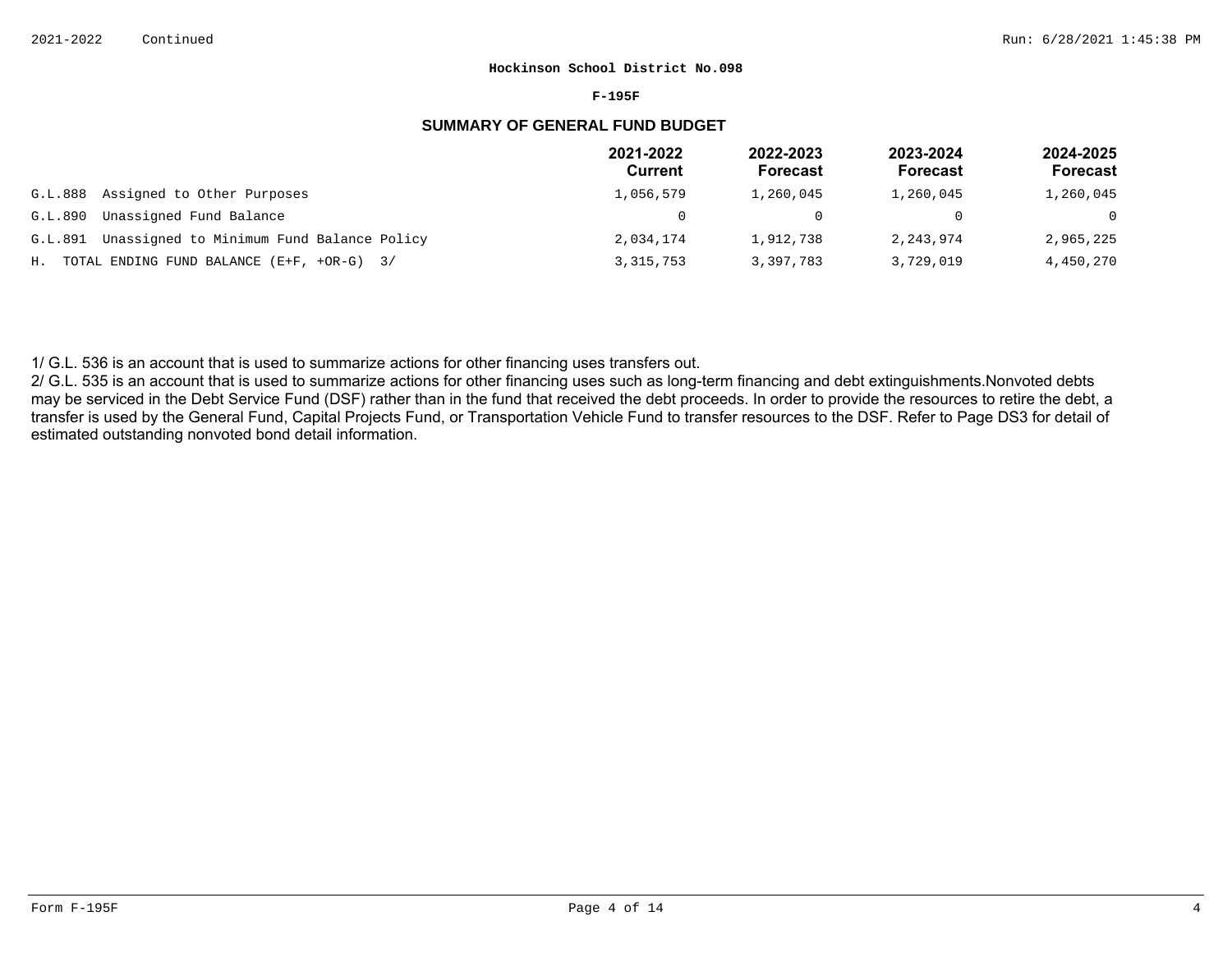### **F-195F**

# **SUMMARY OF ASSOCIATED STUDENT BODY FUND BUDGET**

|                                                                    | 2021-2022<br><b>Current</b> | 2022-2023<br><b>Forecast</b> | 2023-2024<br><b>Forecast</b> | 2024-2025<br><b>Forecast</b> |
|--------------------------------------------------------------------|-----------------------------|------------------------------|------------------------------|------------------------------|
|                                                                    |                             |                              |                              |                              |
| <b>REVENUES</b>                                                    |                             |                              |                              |                              |
| General Student Body<br>100                                        | 81,000                      | 81,000                       | 81,000                       | 81,000                       |
| Athletics<br>200                                                   | 110,285                     | 116,588                      | 116,588                      | 116,588                      |
| 300<br>Classes                                                     | 1,000                       | 1,000                        | 1,000                        | 1,000                        |
| Clubs<br>400                                                       | 48,845                      | 53,985                       | 53,985                       | 53,985                       |
| Private Moneys<br>600                                              | 67,200                      | 67,200                       | 67,200                       | 67,200                       |
| TOTAL REVENUES<br>Α.                                               | 308,330                     | 319,773                      | 319,773                      | 319,773                      |
| EXPENDITURES                                                       |                             |                              |                              |                              |
| General Student Body<br>100                                        | 62,850                      | 62,850                       | 62,850                       | 62,850                       |
| 200<br>Athletics                                                   | 134,738                     | 134,738                      | 134,738                      | 134,738                      |
| Classes<br>300                                                     | 1,000                       | 1,000                        | 1,000                        | 1,000                        |
| 400<br>Clubs                                                       | 53,985                      | 53,985                       | 53,985                       | 53,985                       |
| Private Moneys<br>600                                              | 67,300                      | 67,200                       | 67,200                       | 67,200                       |
| TOTAL EXPENDITURES<br>В.                                           | 319,873                     | 319,773                      | 319,773                      | 319,773                      |
| EXCESS OF REVENUES OVER (UNDER) EXPENDURES (A-B)<br>$\mathsf{C}$ . | $-11,543$                   | 0                            | $\mathbf 0$                  | 0                            |
| BEGINNING FUND BALANCE                                             |                             |                              |                              |                              |
| Restricted for Other Items<br>G.L.810                              | $\mathbf 0$                 | 0                            | $\mathbf 0$                  | $\Omega$                     |
| G.L.819<br>Restricted for Fund Purposes                            | 130,000                     | 118,457                      | 118,457                      | 118,457                      |
| G.L.840<br>Nonspendable Fund Balance-Inventory & Prepaid Items     | 0                           | 0                            | 0                            | $\mathbf 0$                  |
| Restricted for Uninsured Risks<br>G.L.850                          | $\Omega$                    | 0                            | $\mathbf 0$                  | $\mathbf 0$                  |
| G.L.870<br>Committed to Other Purposes                             | $\mathbf 0$                 | $\mathbf 0$                  | 0                            | $\Omega$                     |
| Assigned to Fund Purposes<br>G.L.889                               | $\Omega$                    | $\mathbf 0$                  | $\Omega$                     |                              |
| G.L.890<br>Unassigned Fund Balance                                 | $\Omega$                    | $\mathbf 0$                  | $\mathbf 0$                  | $\Omega$                     |
| D. TOTAL BEGINNING FUND BALANCE                                    | 130,000                     | 118,457                      | 118,457                      | 118,457                      |
| ENDING FUND BALANCE                                                |                             |                              |                              |                              |
| Restricted for Other Items<br>G.L.810                              | $\mathbf 0$                 | 0                            | 0                            | 0                            |
| Restricted for Fund Purposes<br>G.L.819                            | 118,457                     | 118,457                      | 118,457                      | 118,457                      |
| Nonspendable Fund Balance-Inventory & Prepaid Items<br>G.L.840     | $\mathbf 0$                 | $\mathbf 0$                  | 0                            | 0                            |
| G.L.850<br>Restricted for Uninsured Risks                          | $\mathbf 0$                 | $\mathbf 0$                  | $\mathbf 0$                  | 0                            |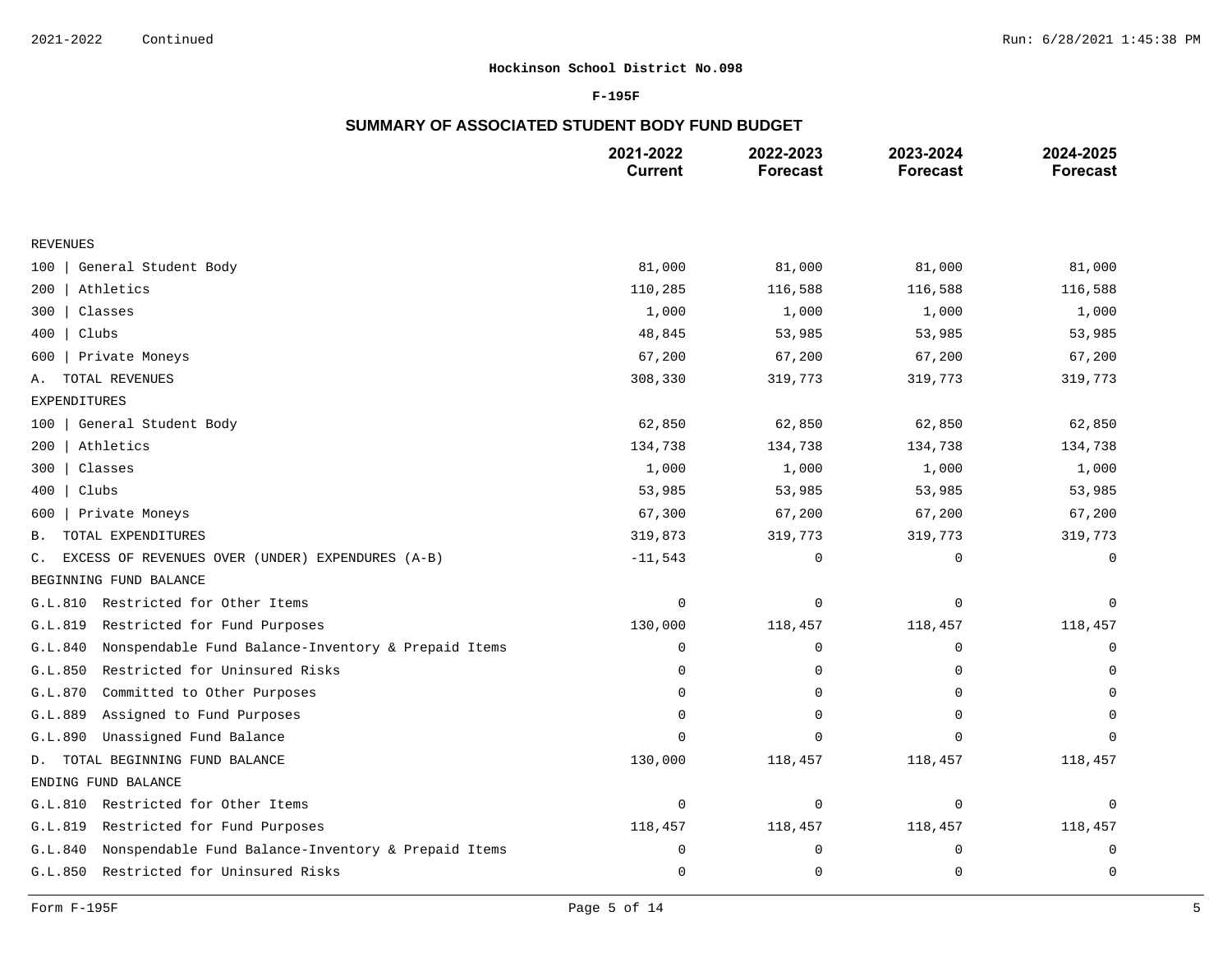#### **F-195F**

# **SUMMARY OF ASSOCIATED STUDENT BODY FUND BUDGET**

|                                        | 2021-2022<br>Current | 2022-2023<br><b>Forecast</b> | 2023-2024<br><b>Forecast</b> | 2024-2025<br><b>Forecast</b> |
|----------------------------------------|----------------------|------------------------------|------------------------------|------------------------------|
| Committed to Other Purposes<br>G.L.870 | $\Omega$             |                              |                              | $\Omega$                     |
| Assigned to Fund Purposes<br>G.L.889   | $\Omega$             |                              |                              | $\Omega$                     |
| Unassigned Fund Balance<br>G.L.890     | $\Omega$             |                              |                              | $\Omega$                     |
| F. TOTAL ENDING FUND BALANCE (C+D) 1/  | 118,457              | 118,457                      | 118,457                      | 118,457                      |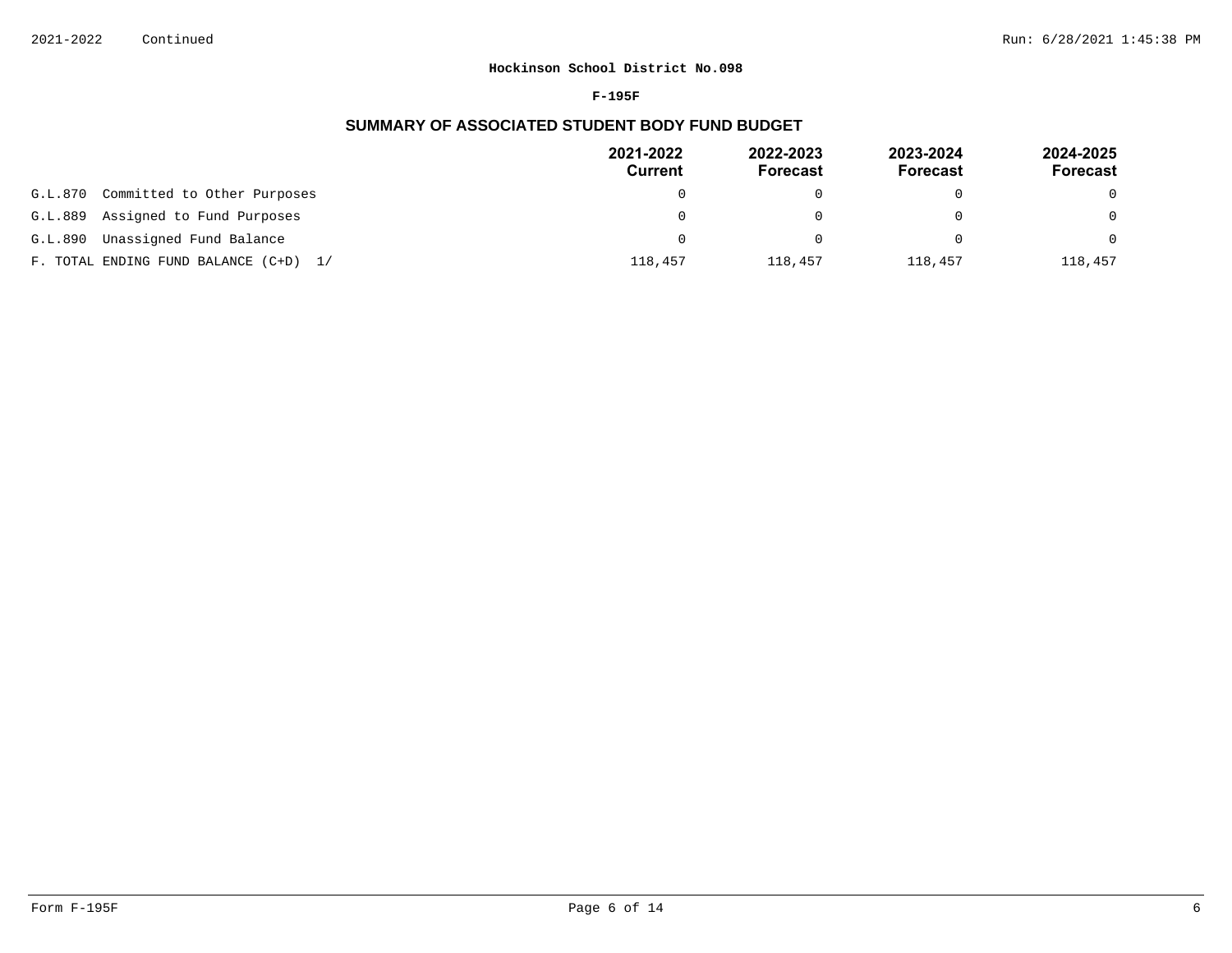### **F-195F**

# **SUMMARY OF DEBT SERVICE FUND BUDGET**

|                                                                                                                    | 2021-2022<br><b>Current</b> | 2022-2023<br><b>Forecast</b> | 2023-2024<br><b>Forecast</b> | 2024-2025<br><b>Forecast</b> |
|--------------------------------------------------------------------------------------------------------------------|-----------------------------|------------------------------|------------------------------|------------------------------|
|                                                                                                                    |                             |                              |                              |                              |
| REVENUES AND OTHER FINANCING SOURCES                                                                               |                             |                              |                              |                              |
| Local Taxes<br>1000                                                                                                | 3,406,863                   | 3,475,000                    | 3,544,500                    | 3,615,390                    |
| Local Nontax Support<br>2000                                                                                       | 14,342                      | $\Omega$                     | $\Omega$                     |                              |
| State, General Purpose<br>3000                                                                                     | $\Omega$                    | O                            |                              |                              |
| Federal, General Purpose<br>5000                                                                                   | $\cap$                      |                              |                              |                              |
| Other Financing Sources<br>9000                                                                                    | $\Omega$                    | $\Omega$                     |                              |                              |
| TOTAL REVENUES AND OTHER FINANCING SOURCES<br>Α.                                                                   | 3, 421, 205                 | 3,475,000                    | 3,544,500                    | 3,615,390                    |
| <b>EXPENDITURES</b>                                                                                                |                             |                              |                              |                              |
| Matured Bond Expenditures                                                                                          | 2,015,000                   | 2,210,000                    | 2,425,000                    | 2,645,000                    |
| Interest on Bonds                                                                                                  | 1,269,725                   | 1,164,100                    | 1,048,225                    | 921,475                      |
| Interfund Loan Interest                                                                                            | $\Omega$                    | O                            |                              |                              |
| Bond Transfer Fees                                                                                                 | $\Omega$                    | O                            |                              | <sup>0</sup>                 |
| Arbitrage Rebate                                                                                                   |                             | $\cap$                       |                              |                              |
| UnderWriter's Fees                                                                                                 | 10,000                      | 10,000                       | 10,000                       | 10,000                       |
| TOTAL EXPENDITURES<br>В.                                                                                           | 3, 294, 725                 | 3,384,100                    | 3, 483, 225                  | 3,576,475                    |
| OTHER FINANCING USES--TRANSFERS OUT (G.L.536)<br>С.                                                                | 30,000                      | 0                            | $\Omega$                     |                              |
| OTHER FINANCING USES (G.L.535)<br>D.                                                                               | $\overline{0}$              | O                            |                              |                              |
| EXCESS OF REVENUES/OTHER FINANCING SOURCES OVER / (UNDER)<br>Ε.<br>EXPENDITURES AND OTHER FINANCING USES (A-B-C-D) | 96,480                      | 90,900                       | 61,275                       | 38,915                       |
| BEGINNING FUND BALANCE                                                                                             |                             |                              |                              |                              |
| G.L.810 Restricted for Other Items                                                                                 | $\Omega$                    | O                            |                              |                              |
| Restricted for Debt Service<br>G.L.830                                                                             | 1,570,623                   | 1,667,103                    | 1,758,003                    | 1,819,278                    |
| Restricted for Arbitrage Rebate<br>G.L.835                                                                         | $\Omega$                    | 0                            | $\Omega$                     | <sup>0</sup>                 |
| Committed to Other Purposes<br>G.L.870                                                                             | $\Omega$                    | 0                            |                              |                              |
| Assigned to Fund Purposes<br>G.L.889                                                                               | $\cap$                      | 0                            |                              |                              |
| Unassigned Fund Balance<br>G.L.890                                                                                 | $\Omega$                    | 0                            |                              |                              |
| F. TOTAL BEGINNING FUND BALANCE                                                                                    | 1,570,623                   | 1,667,103                    | 1,758,003                    | 1,819,278                    |
| ENDING FUND BALANCE                                                                                                |                             |                              |                              |                              |
| G.L.810 Restricted for Other Items                                                                                 | $\mathbf 0$                 | 0                            | $\mathbf 0$                  | $\mathbf 0$                  |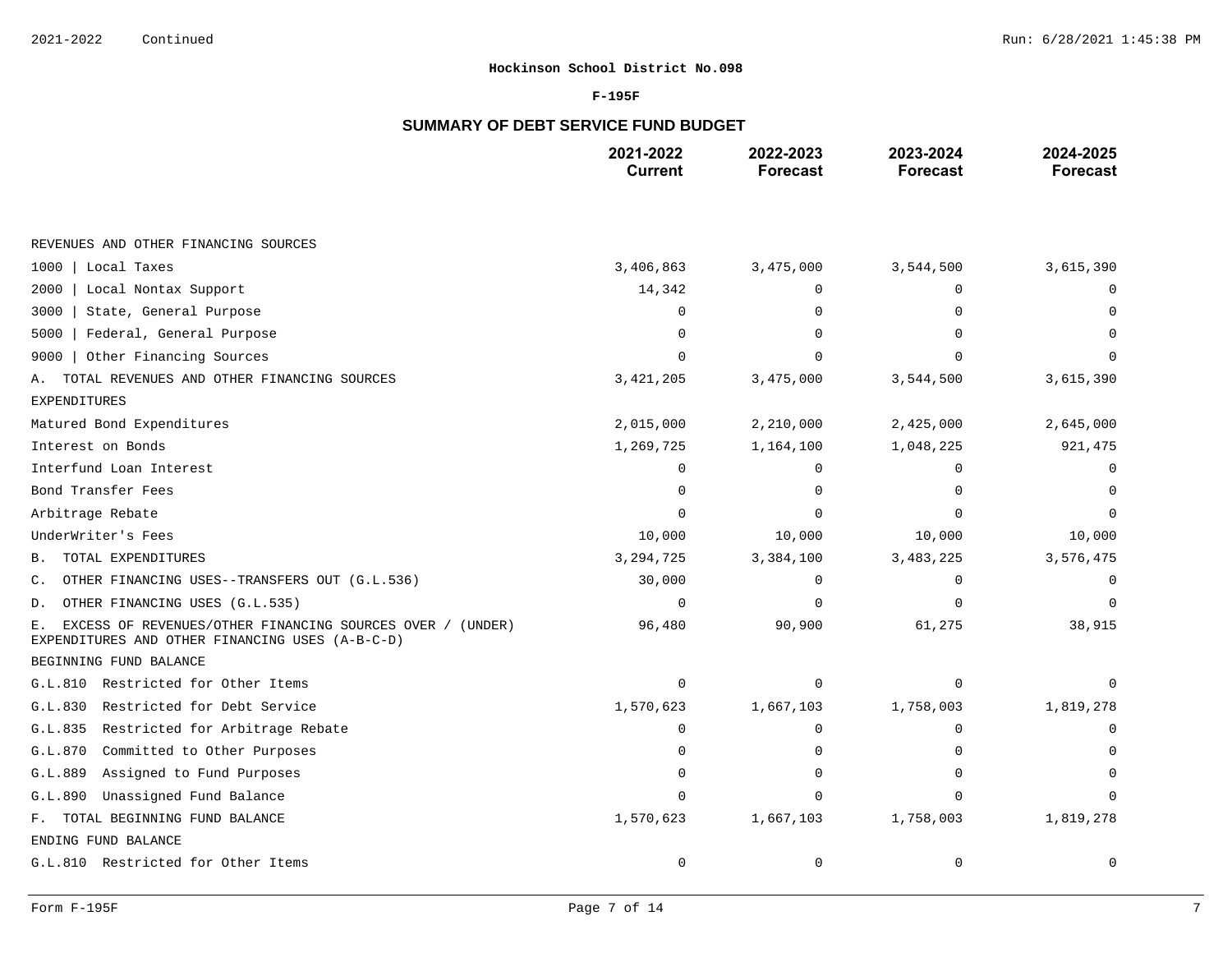#### **F-195F**

# **SUMMARY OF DEBT SERVICE FUND BUDGET**

|         |                                           | 2021-2022<br>Current | 2022-2023<br><b>Forecast</b> | 2023-2024<br>Forecast | 2024-2025<br><b>Forecast</b> |
|---------|-------------------------------------------|----------------------|------------------------------|-----------------------|------------------------------|
| G.L.830 | Restricted for Debt Service               | 1,667,103            | 1,786,003                    | 1,875,278             | 1,942,193                    |
| G.L.835 | Restricted for Arbitrage Rebate           | $\Omega$             |                              | $\Omega$              | 0                            |
| G.L.870 | Committed to Other Purposes               | 0                    |                              | $\Omega$              | $\Omega$                     |
| G.L.889 | Assigned to Fund Purposes                 | 0                    | 0                            | $\overline{0}$        | $\Omega$                     |
| G.L.890 | Unassigned Fund Balance                   | $\Omega$             |                              |                       | $\Omega$                     |
|         | H. TOTAL ENDING FUND BALANCE (E+F, +OR-G) | 1,667,103            | 1,758,003                    | 1,819,278             | 1,858,193                    |

1/ G.L. 536 is an account that is used to summarize actions for other financing uses-transfers out.

2/ G.L. 535 is an account that is used to summarize actions for other financing uses such as long-term financing and debt extingishments. Nonvoted debts may be serviced in the Debt Service Fund (DSF) rather than in the fund that received the debt proceeds. In order to provide the resources to retire the debt, a transfer is used by the General Fund, Capital Projects Fund, or Transportation Vehicle Fund to transfer resources to the DSF. Refer to Page DS4 for detail of estimated outstanding nonvoted bond detail information.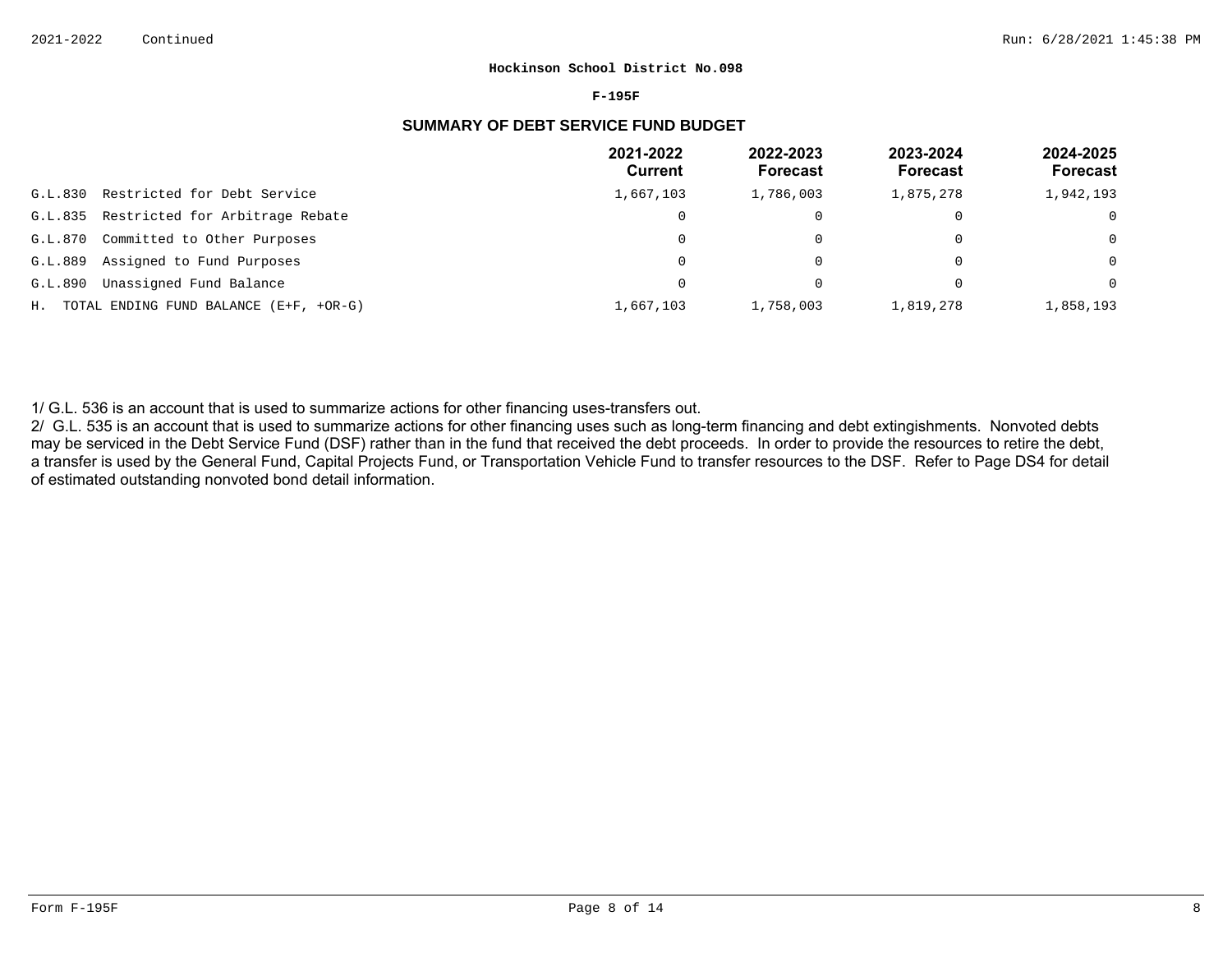### **F-195F**

# **SUMMARY OF CAPITAL PROJECTS FUND BUDGET**

|                                                                                                                  | 2021-2022<br><b>Current</b> | 2022-2023<br><b>Forecast</b> | 2023-2024<br><b>Forecast</b> | 2024-2025<br><b>Forecast</b> |
|------------------------------------------------------------------------------------------------------------------|-----------------------------|------------------------------|------------------------------|------------------------------|
|                                                                                                                  |                             |                              |                              |                              |
| REVENUES AND OTHER FINANCING SOURCES                                                                             |                             |                              |                              |                              |
| 1000<br>Local Taxes                                                                                              | $\cap$                      | U                            | $\Omega$                     |                              |
| 2000<br>Local Nontax Support                                                                                     | 508,000                     | 508,000                      | 508,000                      | 508,000                      |
| 3000<br>State, General Purpose                                                                                   | $\mathbf 0$                 | $\mathbf 0$                  | 0                            | $\Omega$                     |
| 4000<br>State, Special Purpose                                                                                   | 500,000                     | 500,000                      | 500,000                      | 500,000                      |
| Federal, General Purpose<br>5000                                                                                 | $\Omega$                    | $\Omega$                     | $\Omega$                     | 0                            |
| 6000<br>Federal, Special Purpose                                                                                 |                             |                              |                              |                              |
| Revenues from Other School Districts<br>7000                                                                     | n                           | 0                            | ∩                            |                              |
| Revenues from Other Entities<br>8000                                                                             |                             |                              |                              |                              |
| Other Financing Sources<br>9000                                                                                  | 30,000                      | 30,000                       | 30,000                       | 30,000                       |
| TOTAL REVENUES AND OTHER FINANCING SOURCES<br>Α.                                                                 | 1,038,000                   | 1,038,000                    | 1,038,000                    | 1,038,000                    |
| EXPENDITURES                                                                                                     |                             |                              |                              |                              |
| Sites<br>10                                                                                                      | $\Omega$                    | $\Omega$                     | $\Omega$                     | U                            |
| Buildings<br>20                                                                                                  | 1,725,000                   | 530,000                      | 530,000                      | 530,000                      |
| Equipment<br>30                                                                                                  | $\Omega$                    | $\Omega$                     | $\Omega$                     | O                            |
| 40<br>Energy                                                                                                     |                             | O                            | $\Omega$                     |                              |
| Sales and Lease Expenditures<br>50                                                                               |                             | U                            |                              |                              |
| Bond Issuance Expenditures<br>60                                                                                 | O                           | O                            | <sup>0</sup>                 |                              |
| Debt Expenditures<br>90                                                                                          | n                           |                              | ∩                            |                              |
| TOTAL EXPENDITURES<br>Β.                                                                                         | 1,725,000                   | 530,000                      | 530,000                      | 530,000                      |
| OTHER FINANCING USES--TRANSFERS OUT (G.L.536) 1/<br>$\mathsf{C}$ .                                               | $\mathbf 0$                 | 0                            | $\mathbf 0$                  | 0                            |
| OTHER FINANCING USES (G.L.535) 2/<br>D.                                                                          | n                           | 0                            | ∩                            |                              |
| EXCESS OF REVENUES/OTHER FINANCING SOURCES OVER (UNDER)<br>Ε.<br>EXPENDITURES AND OTHER FINANCING USES (A-B-C-D) | $-687,000$                  | 508,000                      | 508,000                      | 508,000                      |
| BEGINNING FUND BALANCE                                                                                           |                             |                              |                              |                              |
| G.L.810 Restricted for Other Items                                                                               | $\Omega$                    | 0                            | 0                            |                              |
| G.L.825<br>Restricted for Skill Center                                                                           | O                           | 0                            | 0                            |                              |
| Restricted for Debt Service<br>G.L.830                                                                           |                             | 0                            | $\Omega$                     |                              |
| G.L.835 Restricted for Arbitrage Rebate                                                                          | $\Omega$                    | 0                            | $\mathbf 0$                  | 0                            |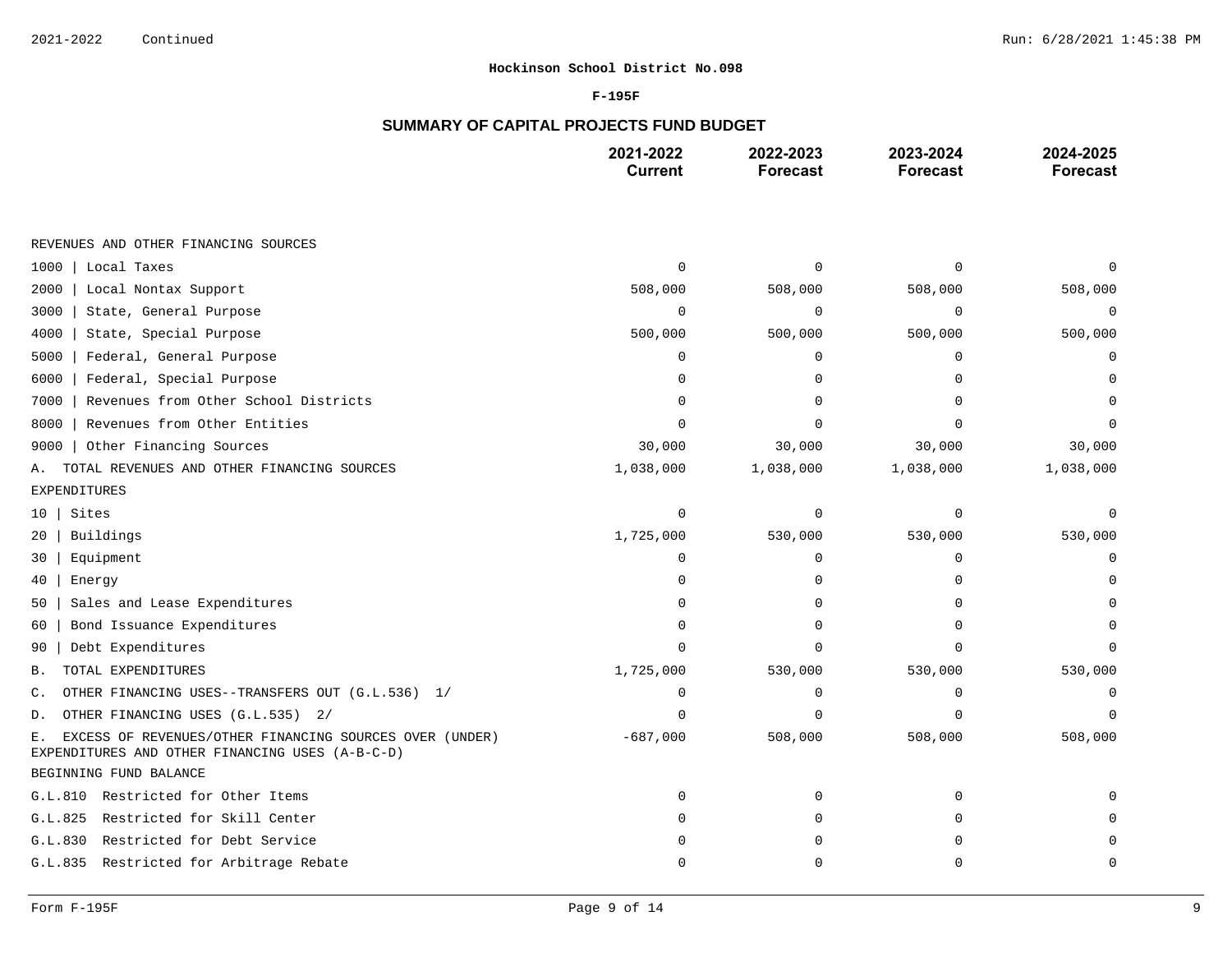### **F-195F**

# **SUMMARY OF CAPITAL PROJECTS FUND BUDGET**

|         |                                                     | 2021-2022<br><b>Current</b> | 2022-2023<br><b>Forecast</b> | 2023-2024<br><b>Forecast</b> | 2024-2025<br><b>Forecast</b> |
|---------|-----------------------------------------------------|-----------------------------|------------------------------|------------------------------|------------------------------|
| G.L.840 | Nonspendable Fund Balance-Inventory & Prepaid Items | $\mathbf 0$                 | 0                            | $\Omega$                     | $\Omega$                     |
| G.L.850 | Restricted for Uninsured Risks                      | $\Omega$                    | $\Omega$                     |                              |                              |
| G.L.861 | Restricted from Bond Proceeds                       | ∩                           | $\Omega$                     |                              |                              |
| G.L.862 | Committed from Levy Proceeds                        | 7,000                       | 7,000                        | 7,000                        | 7,000                        |
| G.L.863 | Restricted from State Proceeds                      | $\Omega$                    | $\Omega$                     | $\Omega$                     |                              |
| G.L.864 | Restricted from Federal Proceeds                    | n                           | ∩                            |                              |                              |
| G.L.865 | Restricted from Other Proceeds                      |                             | $\Omega$                     |                              |                              |
| G.L.866 | Restricted from Impact Fee Proceeds                 | 1,700,000                   | 508,000                      | 1,016,000                    | 1,524,000                    |
| G.L.867 | Restricted from Mitigation Fee Proceeds             | $\Omega$                    | $\Omega$                     |                              |                              |
| G.L.869 | Restricted from Undistributed Proceeds              | $\Omega$                    | $\Omega$                     |                              |                              |
| G.L.870 | Committed to Other Purposes                         | $\Omega$                    | $\Omega$                     |                              |                              |
| G.L.889 | Assigned to Fund Purposes                           | 85,000                      | 590,000                      | 590,000                      | 590,000                      |
| G.L.890 | Unassigned Fund Balance                             | $\Omega$                    | $\mathbf 0$                  | $\Omega$                     | $\Omega$                     |
| F.      | TOTAL BEGINNING FUND BALANCE                        | 1,792,000                   | 1,105,000                    | 1,613,000                    | 2,121,000                    |
|         | ENDING FUND BALANCE                                 |                             |                              |                              |                              |
| G.L.810 | Restricted for Other Items                          | $\Omega$                    | $\Omega$                     | $\Omega$                     |                              |
| G.L.825 | Restricted for Skill Center                         | $\Omega$                    | $\Omega$                     |                              |                              |
| G.L.830 | Restricted for Debt Service                         | $\Omega$                    | $\Omega$                     |                              |                              |
| G.L.840 | Nonspendable Fund Balance-Inventory & Prepaid Items | $\Omega$                    | $\Omega$                     |                              |                              |
| G.L.835 | Restricted for Arbitrage Rebate                     | ∩                           | $\Omega$                     |                              |                              |
| G.L.850 | Restricted for Uninsured Risks                      | n                           | $\Omega$                     |                              |                              |
| G.L.861 | Restricted from Bond Proceeds                       | $\cap$                      | $\Omega$                     |                              |                              |
| G.L.862 | Committed from Levy Proceeds                        | 7,000                       | 7,000                        | 7,000                        | 7,000                        |
| G.L.863 | Restricted from State Proceeds                      | $\Omega$                    | $\Omega$                     | $\Omega$                     |                              |
| G.L.864 | Restricted from Federal Proceeds                    | $\Omega$                    | $\Omega$                     | $\cap$                       |                              |
| G.L.865 | Restricted from Other Proceeds                      | $\Omega$                    | $\Omega$                     | $\cap$                       |                              |
| G.L.866 | Restricted from Impact Fee Proceeds                 | 975,000                     | 501,000                      | 501,000                      | 501,000                      |
| G.L.867 | Restricted from Mitigation Fee Proceeds             | $\Omega$                    | 0                            | $\Omega$                     |                              |
| G.L.869 | Restricted from Undistributed Proceeds              | n                           | $\Omega$                     | ∩                            |                              |
| G.L.870 | Committed to Other Purposes                         | n                           | ∩                            |                              |                              |
| G.L.889 | Assigned to Fund Purposes                           | 123,000                     | $\Omega$                     | $\cap$                       | $\bigcap$                    |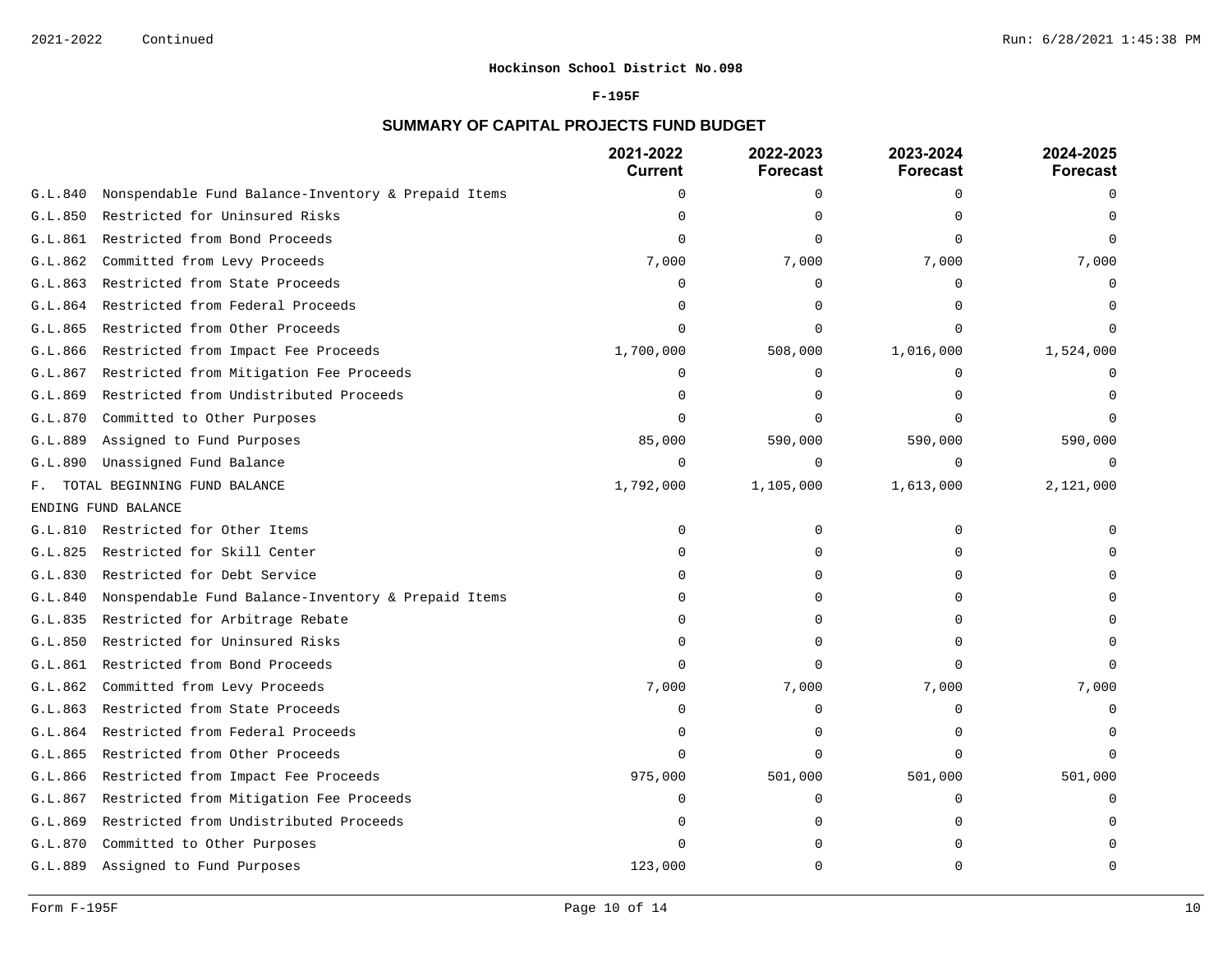#### **F-195F**

# **SUMMARY OF CAPITAL PROJECTS FUND BUDGET**

|                                                | 2021-2022<br>Current | 2022-2023<br><b>Forecast</b> | 2023-2024<br>Forecast | 2024-2025<br>Forecast |
|------------------------------------------------|----------------------|------------------------------|-----------------------|-----------------------|
| G.L.890 Unassigned Fund Balance                |                      | $\mathbf{u}$                 |                       | $\Omega$              |
| H. TOTAL ENDING FUND BALANCE $(E+F, +OR-G)$ 3/ | l,105,000            | 1,613,000                    | 2,121,000             | 2,629,000             |

1/ G.L. 536 is an account that is used to summarize actions for other financing uses--transfers out.

2/ G.L. 535 is an account that is used to summarize actions for other financing uses such as long-term financing and debt extingishments. Nonvoted debts may be serviced in the Debt Service Fund (DSF) rather than in the fund that received the debt proceeds. In order to provide the resources to retire the debt, a transfer is used by the General Fund, Capital Projects Fund, or Transportation Vehicle Fund to transfer resources to the DSF.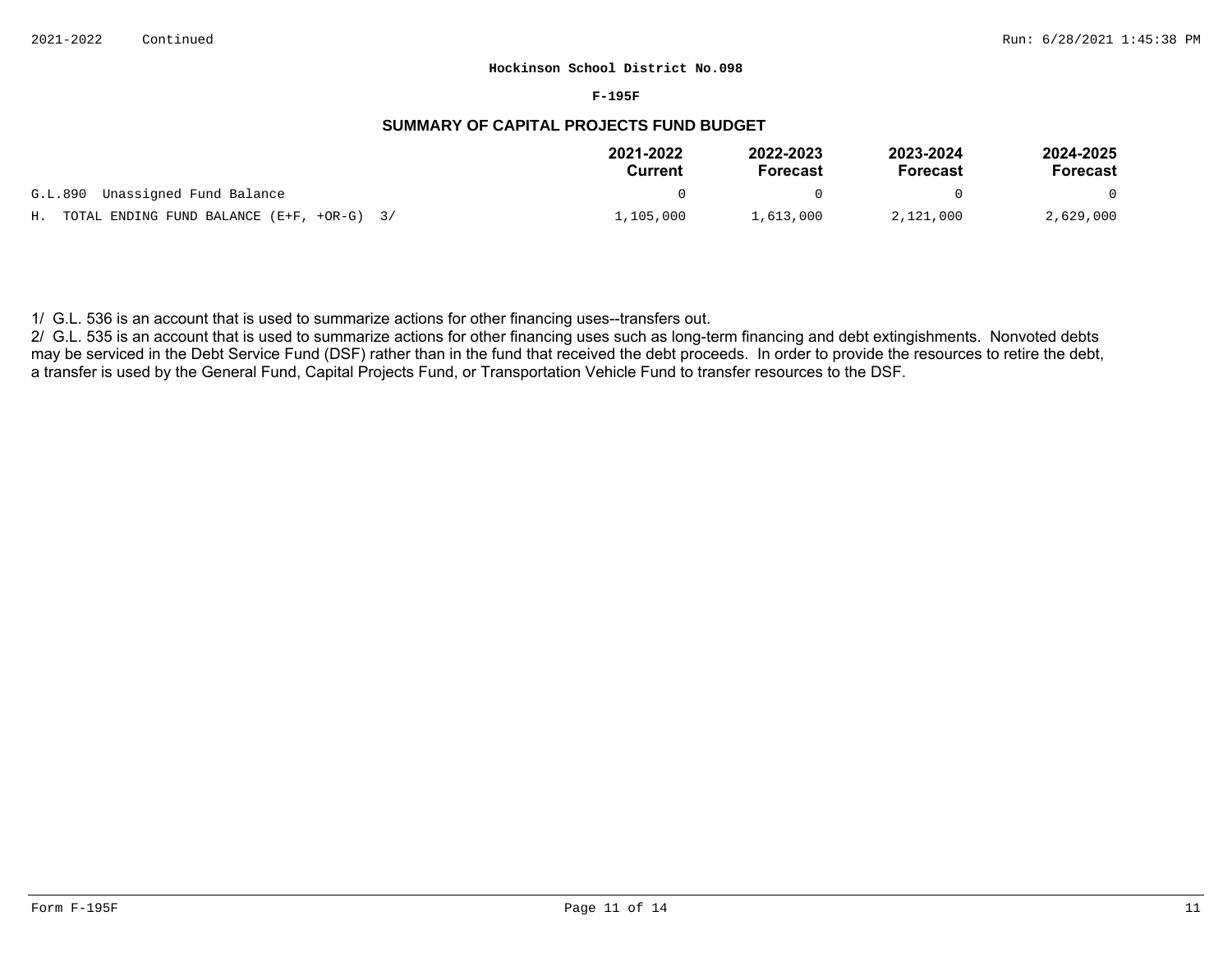### **F-195F**

# **SUMMARY OF TRANSPORTATION VEHICLE FUND BUDGET**

|      |                                                    | 2021-2022<br><b>Current</b> | 2022-2023<br><b>Forecast</b> | 2023-2024<br><b>Forecast</b> | 2024-2025<br><b>Forecast</b> |
|------|----------------------------------------------------|-----------------------------|------------------------------|------------------------------|------------------------------|
|      |                                                    |                             |                              |                              |                              |
|      | REVENUES AND OTHER FINANCING SOURCES               |                             |                              |                              |                              |
| 1100 | Local Property Tax                                 | $\Omega$                    | $\mathbf 0$                  | $\mathbf 0$                  | $\Omega$                     |
| 1300 | Sale of Tax Title Property                         |                             | $\mathbf 0$                  | $\Omega$                     | $\Omega$                     |
| 1400 | Local in lieu of Taxes                             |                             | $\mathbf 0$                  | $\Omega$                     | $\Omega$                     |
| 1500 | Timber Excise Tax                                  |                             | $\mathbf 0$                  | $\mathbf 0$                  | $\Omega$                     |
| 1600 | County-Administered Forests                        | $\cap$                      | $\mathbf 0$                  | $\Omega$                     | $\Omega$                     |
| 1900 | Other Local Taxes                                  |                             | $\mathbf 0$                  | $\mathbf 0$                  | $\Omega$                     |
| 2200 | Sales of Goods, Supplies, and Services, Unassigned | $\Omega$                    | 0                            | $\mathbf 0$                  | $\mathbf 0$                  |
| 2300 | Investment Earnings                                | $\Omega$                    | $\mathbf 0$                  | $\mathbf 0$                  | $\mathbf 0$                  |
| 2500 | Gifts and Donations                                | $\cap$                      | $\mathbf 0$                  | $\mathbf 0$                  | $\mathbf 0$                  |
| 2600 | Fines and Damages                                  |                             | 0                            | $\mathbf 0$                  | $\mathbf 0$                  |
| 2700 | Rentals and Leases                                 | ∩                           | $\mathbf 0$                  | $\Omega$                     | $\Omega$                     |
| 2800 | Insurance Recoveries                               | ∩                           | $\Omega$                     | $\Omega$                     | $\Omega$                     |
| 2900 | Local Support Nontax, Unassigned                   |                             | 0                            | $\Omega$                     | $\Omega$                     |
| 3600 | State Forests                                      | ∩                           | $\mathbf 0$                  | $\Omega$                     | $\Omega$                     |
| 4100 | Special Purpose-Unassigned                         | $\cap$                      | 0                            | $\mathbf 0$                  | $\Omega$                     |
| 4300 | Other State Agencies-Unassigned                    |                             | 0                            | $\Omega$                     | $\Omega$                     |
| 4499 | Transportation Reimbursement Depreciation          |                             | $\mathbf 0$                  | $\mathbf 0$                  | $\mathbf 0$                  |
| 5200 | General Purposes Direct Federal Grants-Unassigned  | $\Omega$                    | $\mathbf 0$                  | $\mathbf 0$                  | 0                            |
| 5300 | Impact Aid, Maintenance and Operation              | $\Omega$                    | $\mathbf 0$                  | $\Omega$                     | $\Omega$                     |
| 5400 | Federal in lieu of Taxes                           |                             | $\mathbf 0$                  | $\mathbf 0$                  | $\Omega$                     |
| 5600 | Qualified Bond Interest Credit-Federal             | ∩                           | 0                            | $\mathbf 0$                  | $\Omega$                     |
| 6100 | Special Purpose-OSPI Unassigned                    | ∩                           | 0                            | $\mathbf 0$                  | 0                            |
| 6200 | Direct Special Purpose Grants                      |                             | $\Omega$                     | $\Omega$                     | $\Omega$                     |
| 6300 | Federal Grants Through Other Entities-Unassigned   |                             | 0                            | $\Omega$                     | $\Omega$                     |
| 8100 | Governmental Entities                              | ∩                           | $\mathbf 0$                  | $\mathbf 0$                  | $\Omega$                     |
| 8500 | NonFederal ESD                                     |                             | $\mathbf 0$                  | $\Omega$                     | $\Omega$                     |
| 9100 | Sale of Bonds                                      |                             | $\mathbf 0$                  | $\Omega$                     | $\Omega$                     |
| 9300 | Sale of Equipment                                  |                             | $\Omega$                     | $\Omega$                     | $\Omega$                     |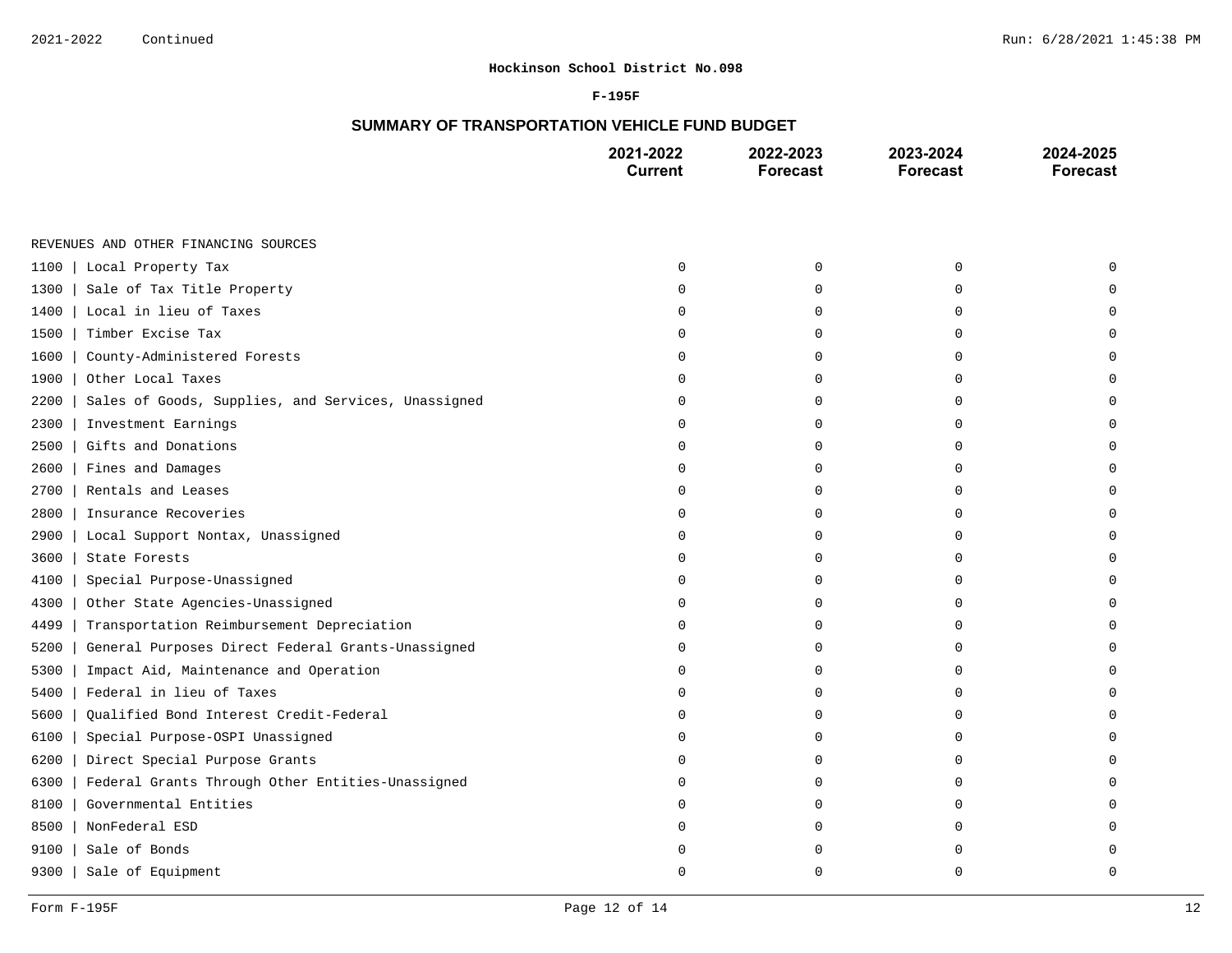#### **F-195F**

# **SUMMARY OF TRANSPORTATION VEHICLE FUND BUDGET**

|                                                                                                                          | 2021-2022<br><b>Current</b> | 2022-2023<br><b>Forecast</b> | 2023-2024<br><b>Forecast</b> | 2024-2025<br><b>Forecast</b> |
|--------------------------------------------------------------------------------------------------------------------------|-----------------------------|------------------------------|------------------------------|------------------------------|
| Compensated Loss of Fixed Assets<br>9400                                                                                 | $\Omega$                    | $\Omega$                     | $\Omega$                     | $\Omega$                     |
| Long-Term Financing<br>9500                                                                                              | $\cap$                      | $\Omega$                     | $\Omega$                     | $\Omega$                     |
| TOTAL REVENUES, OTHER FINANCING SOURCES (less transfers)<br>Α.                                                           |                             |                              |                              |                              |
| 9900 TRANSFERS IN (from the General Fund)<br>В.                                                                          | $\Omega$                    | $\Omega$                     | $\Omega$                     |                              |
| TOTAL REVENUES AND OTHER FINANCING SOURCES<br>С.                                                                         |                             | $\Omega$                     | $\mathbf{0}$                 |                              |
| <b>EXPENDITURES</b>                                                                                                      |                             |                              |                              |                              |
| 33 Transportation Equipment Purchases - formerly Act 57 Cash<br>Purchases/Rebuilding of Transportation Equipment         | $\Omega$                    | $\Omega$                     | $\Omega$                     | $\Omega$                     |
| 34 Transportation Equimpment Major Repair - formerly Act 58<br>Contract Purchases/Rebuilding of Transportation Equipment | $\Omega$                    | 0                            | $\Omega$                     | $\cap$                       |
| 61 Bond/Levy Issuance and/or Election                                                                                    |                             | $\Omega$                     | $\Omega$                     |                              |
| 91 Principal - formerly Act 84                                                                                           |                             | $\Omega$                     | $\Omega$                     |                              |
| 92 Interest 1/ - formerly Act. 83                                                                                        |                             | $\Omega$                     | $\Omega$                     | $\Omega$                     |
| 93 Arbitrage Rebate                                                                                                      |                             | $\Omega$                     | $\Omega$                     | $\Omega$                     |
| TOTAL EXPENDITURES<br>D.                                                                                                 |                             | $\Omega$                     | $\Omega$                     | $\Omega$                     |
| OTHER FINANCING USES--TRANSFERS OUT (G.L.536) 2/<br>Е.                                                                   |                             | 0                            | $\Omega$                     |                              |
| OTHER FINANCING USES (G.L.535) 3/<br>F.                                                                                  |                             | U                            | $\cap$                       |                              |
| EXCESS OF REVENUES/OTHER FINANCING SOURCES OVER (UNDER)<br>G.<br>EXPENDITURES AND OTHER FINANCING USES (C-D-E-F)         |                             | $\Omega$                     | $\Omega$                     | 0                            |
| BEGINNING FUND BALANCE                                                                                                   |                             |                              |                              |                              |
| G.L.810 Restricted for Other Items                                                                                       |                             | 0                            | $\mathbf 0$                  |                              |
| G.L.819<br>Restricted for Fund Purposes                                                                                  |                             | $\Omega$                     | $\Omega$                     |                              |
| Restricted for Debt Service<br>G.L.830                                                                                   |                             | $\Omega$                     | 0                            | 0                            |
| Restricted for Arbitrage Rebate<br>G.L.835                                                                               |                             | $\Omega$                     | $\Omega$                     | $\Omega$                     |
| Restricted for Uninsured Risks<br>G.L.850                                                                                |                             | U                            | $\cap$                       |                              |
| G.L.870 Committed to Other Purposes                                                                                      |                             | 0                            | $\Omega$                     | $\Omega$                     |
| G.L.889<br>Assigned to Fund Purposes                                                                                     |                             | $\Omega$                     | $\Omega$                     | 0                            |
| Unassigned Fund Balance<br>G.L.890                                                                                       |                             | $\Omega$                     | $\Omega$                     |                              |
| TOTAL BEGINNING FUND BALANCE<br>Н.                                                                                       |                             | $\Omega$                     | $\Omega$                     | $\Omega$                     |
| ENDING FUND BALANCE                                                                                                      |                             |                              |                              |                              |
| G.L.810 Restricted for Other Items                                                                                       |                             | 0                            | $\Omega$                     |                              |
| G.L.819 Restricted for Fund Purposes                                                                                     |                             | $\Omega$                     | $\Omega$                     | $\Omega$                     |